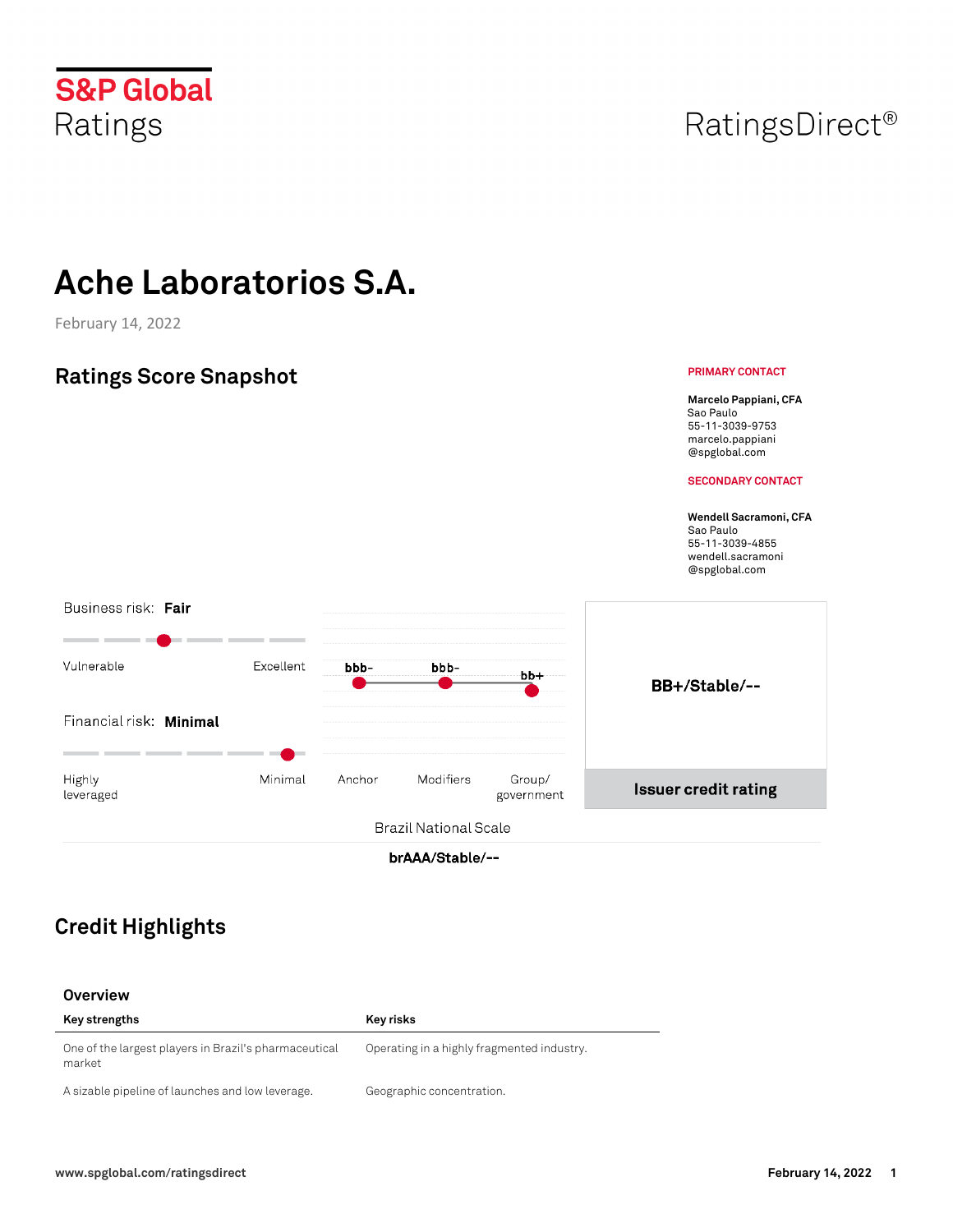Familiarity with the regulatory approval process for new drugs. Rising competition.

*Strong cash flows from new drugs and sales recovery.* The social-distancing measures imposed by the Brazilian government drastically lowered visits to pharmacies and doctors. This reduced demand for some of Ache Laboratorios Farmaceuticos S.A.'s (Ache's) products in 2020, which weighed on its over-the-counter (OTC) and generics portfolio. In 2021, the company was able to increase visits to physicians and stores by 41% and 17%, respectively. Its multichannel sales force and capillarity lifted productivity, convenience, and coverage. The company's 2021 revenue grew more than 16% from 2020, and we forecast a recurrent and robust cash flow generation in the next two to three years, as the company invests in innovation, installed capacity, international operations, and digital transformation.

Low leverage to remain despite high investments in the new plant. The construction of Ache's new plant in the Brazilian state of Pernambuco was halted for about five months in 2020 due to the government's restrictions to contain the spread of the coronavirus, which postponed investments for that year. As a result, we expect Ache to invest about R\$180 million in the new plant in 2022, during which construction should be completed. The company will finance investment mostly through bank loans from BNDES (the Brazilian National Development Bank) and Banco do Nordeste (a public bank in northeastern Brazil, where the plant will be located). Still, we believe Ache's solid cash flows will enable it to continue reporting solid credit metrics, with debt to EBITDA remaining below 0.5x in the next few years.

## **Outlook**

The stable outlook reflects our expectation that Ache will continue increasing its cash flows thanks to its sizable pipeline of new drugs. At the same time, we expect Ache to maintain debt to EBITDA at about 0.5x despite higher debt to finance the construction of the new plant. Additionally, we expect Ache to continue funding its capital expenditures (capex) and dividend payments with internal cash flows.

### **Downside scenario**

We would lower the ratings on Ache if we were to revise Brazil's transfer and convertibility (T&C) assessment downward to 'BB' from 'BB+' due to the sovereign's downgrade. Given that we believe there's a significant cushion between Ache's stand-alone credit profile (SACP) of 'bbb-' and its final issuer credit rating of 'BB+', we would only downgrade the company if its debt to EBITDA is consistently above 3x or if its liquidity weakens. Nevertheless, we could revise downward Ache's SACP to 'bb+' if its debt metric is consistently above 2x or if liquidity weakens because of significant debt increase to fund potential acquisitions or more aggressive dividend distributions. However, we don't forecast these scenarios in the next few years because of the management's very prudent approach to debt. Additionally, in the event of weakened liquidity, we would reassess the extent to which we could rate the company above the sovereign.

## **Upside scenario**

We could raise our ratings on Ache if we upgrade Brazil. This is currently the only upgrade scenario we expect, because we limit ratings on the company to a maximum of two notches above the sovereign rating.

## **Our Base-Case Scenario**

#### **Assumptions**

- Brazil GDP real growth: 4.8% in 2021, 0.8% in 2022, and 2.0% in 2023.
- Brazilian inflation rate at 8.2% in 2021, 7.7% in 2022, and 4.0% in 2023.
- During 2021, the volume of prescription drugs remained strong despite negative impacts in volume from a few products such as respiration drugs. Volumes of OTC and generics, on the other hand, plummeted due to suppliers' restrictions and lower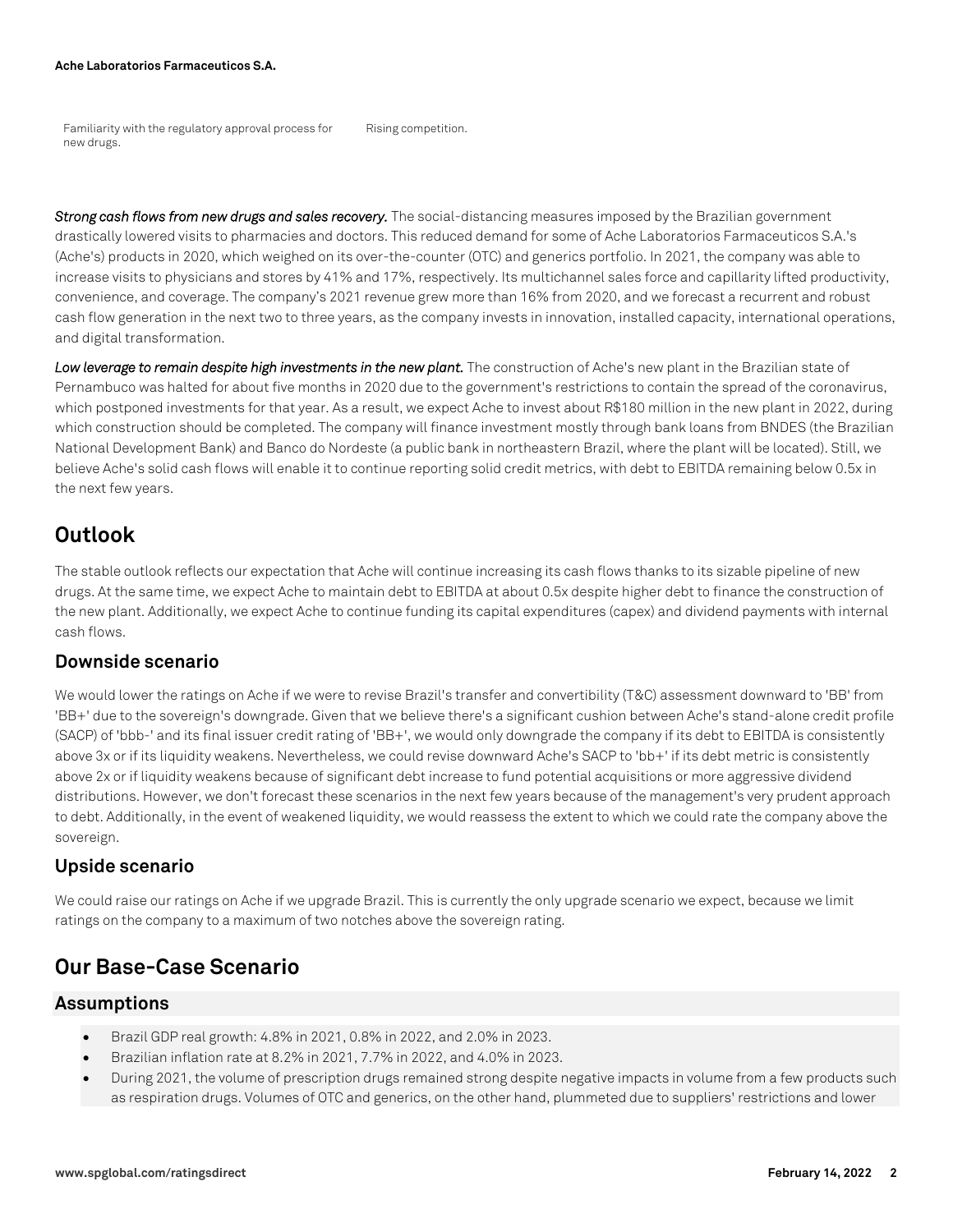demand for specific drugs during the year. For 2022, we expect demand, particularly for generics and OTC, normalizes, as well as increased sales from the new products launched in 2021.

- Average price increase in 2021 reflected mainly the product mix, so for 2022, we expect lower average prices as demand for Ache's generics and OTC products returns to normal levels.
- Revenue growth of 15% in 2021, 25% in 2022, and 17% in 2023 based on these volume and price changes.
- Somewhat flat EBITDA margins in 2021, returning to pre-pandemic levels of 32% in 2022.
- Dividend payout based on the company guidance, at 80%-85%. Ache has no stated policy of dividends payments, and it has the flexibility to reduce payments, if necessary, to support capex for instance, or other liquidity needs.
- Capex between R\$200 million and R\$300 million in the next three years, as a significant portion of investments in the Pernambuco plant was shifted to 2021-2022 due to the lockdowns.
- Refinancing of debt in 2021 and 2022 to build liquidity cushion and inventory, and protect the company from the pandemic's potential harsh impacts.

### **Key metrics**

#### **Ache Laboratorios Farmaceuticos S.A.--Key Metrics\***

| Mil. R\$           | 2019a | 2020a | 2021e | 2022f       | 2023f       |
|--------------------|-------|-------|-------|-------------|-------------|
| Revenue            | 3.350 | 3.477 | 4.015 | 5.000       | 6.700       |
| EBITDA margin (%)  | 28.9  | 27.5  | 26.7  | 28-31       | $28 - 31$   |
| Debt to EBITDA (x) | 0.5   | 0.8   | 0.8   | $0.3 - 0.5$ | $0.3 - 0.5$ |
| FFO to debt (%)    | 147.8 | 101.4 | >100  | >100        | >100        |

\*All figures adjusted by S&P Global Ratings. a--Actual. e--Estimate. f--Forecast.

We forecast somewhat flat EBITDA margins in 2021, but they will recover in 2022. Higher expenses related to R&D and digital initiatives, as well as to the transfer of products to the new plant should pressure Ache's margins in 2021. We forecast the company's EBITDA margin to be edge up to about 29% in 2021 from 28% in 2020. We expect margins to start recovering in 2022, returning above 30% thanks to the new plant's full operations.

**Solid cash flows allow for sizable dividend payments.** We forecast dividend payout to be 80%-85% of previous year's net income in 2022-2023. In our view, Ache's solid operations and rising cash flows, thanks to the pipeline of new drugs and the above-industryaverage profitability, allow the company to continue to make such payments. Moreover, we believe dividends are highly discretionary and that Ache could decrease payouts if its liquidity is pressured.

Leverage to remain low. Ache's debt increased in 2020 to finance the new plant, and to strengthen liquidity and inventory amid the pandemic. It reported debt to EBITDA of about 0.8x in 2020 and in the third quarter of 2021. We expect increasing cash flows to strengthen credit metrics with leverage dropping below 0.5x.

## **Company Description**

Ache is one of the largest pharmaceutical companies in Brazil. It has a diversified portfolio in terms of drug categories across the prescription, generic, OTC, and dermatology segments. The company also generates small export revenues through licensing agreements to manufacture and sell pharmaceutical products internationally. Founded in 1966, Ache is headquartered in Sao Paulo, Brazil, and the founding family holds 100% of shares.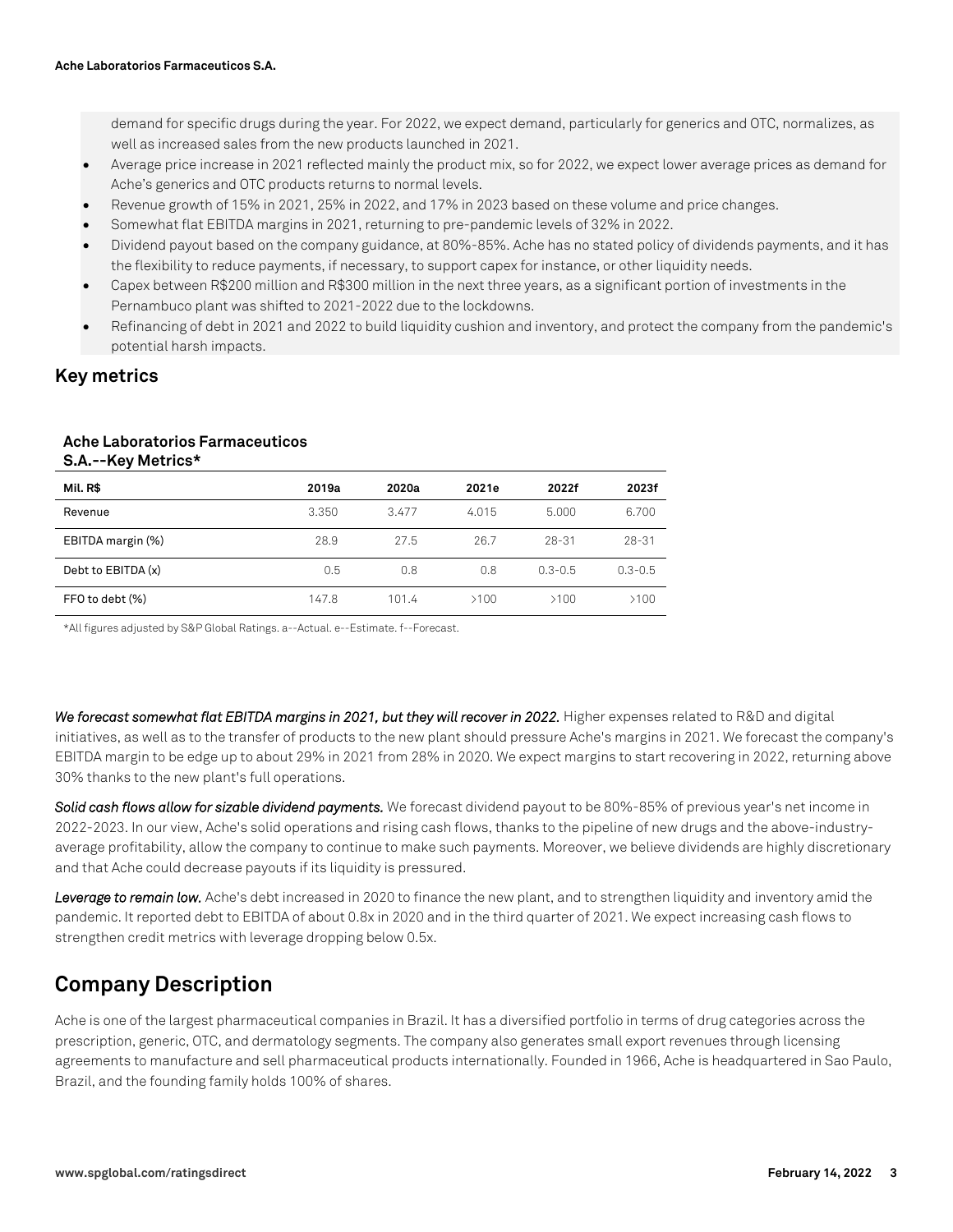## **Peer Comparison**

Hypera S.A. (BB+/Stable/--) is Ache's closest rated peer, because both operate in Brazil and lack international operations. After the recent acquisition of the drug portfolio from Takeda Pharmaceuticals Co. Ltd. (BBB+/Stable/A-2), Hypera has become the largest pharmaceutical player in Brazil, considering sell-out pharmacy purchase price. The company also expanded its presence in the prescription drug segment, increasing competition against Ache. Still, we believe that both companies are well positioned in a fragmented market with room for further growth without jeopardizing their current market shares. Moreover, Ache has maintained a more prudent approach to leverage, with lower debt level than that of Hypera. Our rating on Viatris Inc. (BBB-/Positive/A-3) reflects its large scale, strong product and geographic diversification, record of launching new generic products (including complex generics and biosimilars), and solid margins. However, we believe that COVID-19 will continue to pressure Viatris' results in 2021, but less so than in 2020. Viatris' generics, established brands, and branded products (including EpiPen) are hindered by fewer doctors' visits and elective procedures, and general economic weakness. We expect this impact to lessen in the end of 2021 and beginning of 2022 but believe there could be some lasting effects from tighter government budgets and the behavior of cash-pay patients. Viatris' leverage is higher than that of Ache, because we expect the former company's adjusted debt to EBITDA to remain in the 3x-4x range.

|                                       | Ache          | Hypera S.A.   | Viatris Inc.    |
|---------------------------------------|---------------|---------------|-----------------|
| Foreign currency issuer credit rating | BB+/Stable/-- | BB+/Stable/-- | BBB-/Stable/A-3 |
| Local currency issuer credit rating   | BB+/Stable/-- | BB+/Stable/-- | BBB-/Stable/A-3 |
| Period                                | Annual        | Annual        | Annual          |
| Period ending                         | 2020-12-31    | 2020-12-31    | 2020-12-31      |
| Mil.                                  | R\$           | R\$           | R\$             |
| Revenue                               | 3,477         | 4,089         | 62,038          |
| EBITDA                                | 957           | 1,205         | 14,675          |
| Funds from operations (FFO)           | 734           | 1,029         | 10,049          |
| Interest                              | 65            | 176           | 2,631           |
| Cash interest paid                    | 25            | 166           | 2,941           |
| Operating cash flow (OCF)             | 511           | 1,096         | 6,759           |
| Capital expenditure                   | 45            | 1,927         | 3,538           |
| Free operating cash flow (FOCF)       | 466           | (831)         | 3,222           |
| Discretionary cash flow (DCF)         | (49)          | (1, 514)      | 3,181           |
| Cash and short-term investments       | 284           | 4.743         | 4,826           |
| Gross available cash                  | 284           | 4,743         | 4,826           |
| Debt                                  | 724           | 984           | 136,216         |
| Equity                                | 1,831         | 9,241         | 119,206         |
| EBITDA margin (%)                     | 27.5          | 29.5          | 23.7            |
| Return on capital (%)                 | 35.2          | 12.5          | 1.3             |
| EBITDA interest coverage (x)          | 14.6          | 6.8           | 5.6             |
| FFO cash interest coverage (x)        | 30.2          | 7.2           | 4.4             |
| Debt/EBITDA (x)                       | 0.8           | 0.8           | 9.3             |

#### **Ache Laboratorios Farmaceuticos S.A.--Peer Comparisons**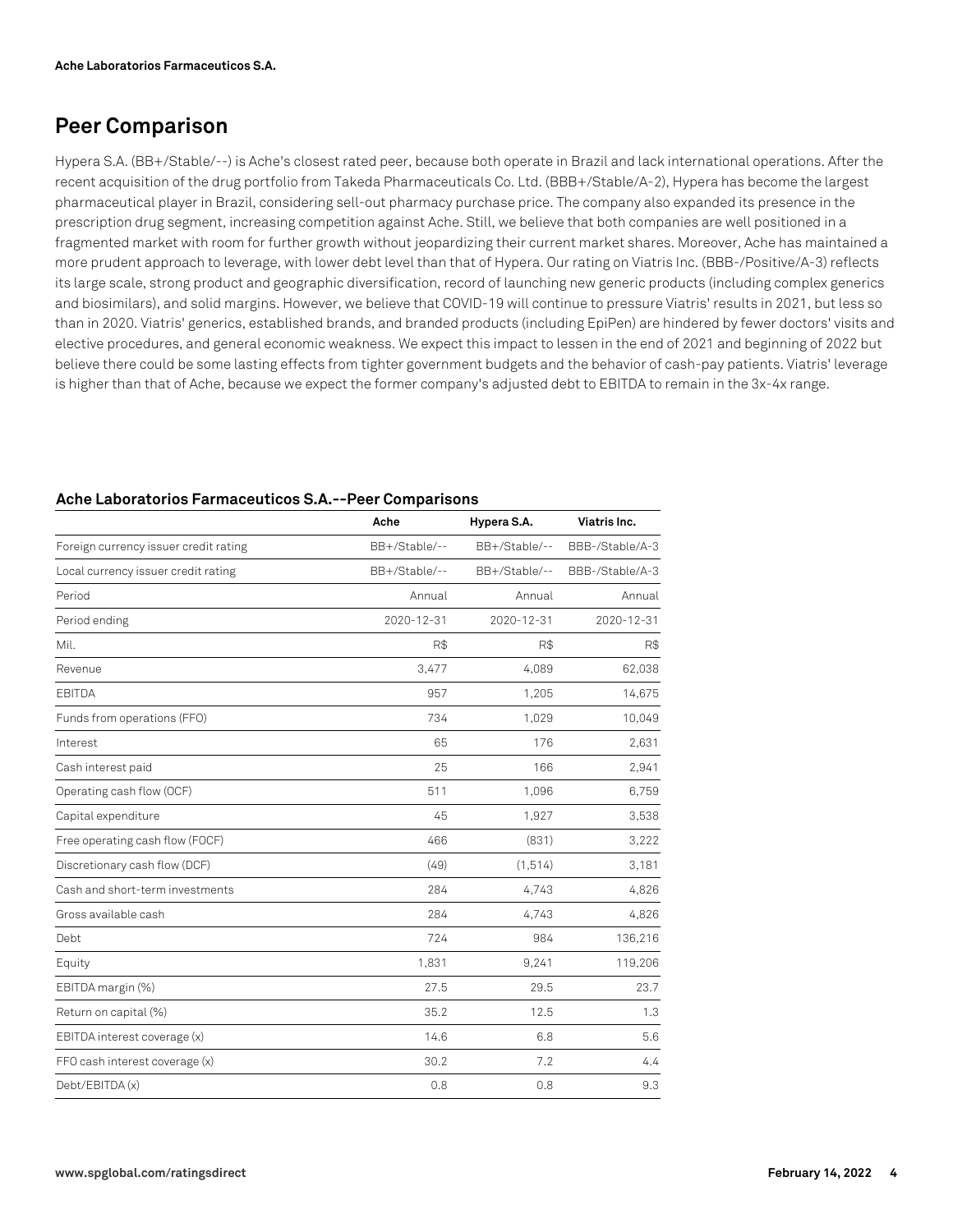| FFO/debt (%)  | 101.4 | 104.5   | 7.4 |
|---------------|-------|---------|-----|
| OCF/debt (%)  | 70.6  | 111.4   | 5.0 |
| FOCF/debt (%) | 64.4  | (84.5)  | 2.4 |
| DCF/debt (%)  | (6.7) | (153.8) | 2.3 |
|               |       |         |     |

#### **Ache Laboratorios Farmaceuticos S.A.--Peer Comparisons**

## **Business Risk**

We expect Ache to maintain its significant market position in the Brazilian pharmaceutical industry, with the leading position in main segments of operation, the so called "branded generics" which currently represent about 72% of revenue. The company launched 34 products in 2021 given the perception of quality, efficacy, and safety of its products, even amid the public health crisis, which took a toll on the pharmaceutical industry. Ache will maintain a considerable pipeline of new drugs, while benefitting from experience in navigating through the regulatory approval process. We believe that once the new plant is completed and starts to operate, Ache's profitability should rebound above 30%. In addition, the company's focus on the branded generics, which should continue representing the bulk of its revenue, supports our expectation of higher margins in the future, in contrast to the more commodity-like nature of unbranded generics with lower margins. Ache lacks scale, portfolio, and geographic diversification of large global pharmaceutical players. Still, Ache's consistent operating efficiency with large domestic market share enables sound relationships with distributors and retailers

## **Financial Risk**

We forecast Ache to continue generating solid free cash flows, owing to the new launches and portfolio adjustments over the next few years, despite its sizable capex of about R\$300 million in 2022 and R\$200 million in 2023 to complete the new plant's construction. Additionally, we expect Ache to continue distributing most of its excess cash to shareholders, while discretionary cash flows remain positive. In September 2021, Ache issued a debenture of R\$400 million to refinance existing debt and extend its maturity profile. It was the company's first market issuance, which combined with the loans to fund the construction of the new plant and amortize previous liabilities, raised debt to EBITDA to 0.9x. This was a leverage peak for a company with a historical net cash position. For the next few years, we expect Ache to issue new debt for refinancing purposes as well. Still, amid increasing cash generation, we forecast debt to EBITDA to drop below 0.5x by 2022. Nevertheless, the new debts have long-term maturities, allowing the company to keep a comfortable capital structure with weighted average maturity of debt of more than three years.

## **Debt maturities**

As of Sept. 30, 2021, Ache's debt maturity profile was as follows:

- Short-term: R\$120 million
- 2023: R\$146 million
- 2024: R\$395 million
- 2025: R\$216 million

| Period ending           | Dec-31-2015 | Dec-31-2016 | Dec-31-2017 | Dec-31-2018 | Dec-31-2019 | Dec-31-2020 |
|-------------------------|-------------|-------------|-------------|-------------|-------------|-------------|
| Reporting period        | 2015a       | 2016a       | 2017a       | 2018a       | 2019a       | 2020a       |
| Display currency (mil.) | R\$         | R\$         | R\$         | R\$         | R\$         | R\$         |
| Revenues                | 2,333       | 2.686       | 2.968       | 3.183       | 3.351       | 3.477       |

#### **Ache Laboratorios Farmaceuticos S.A.--Financial Summary**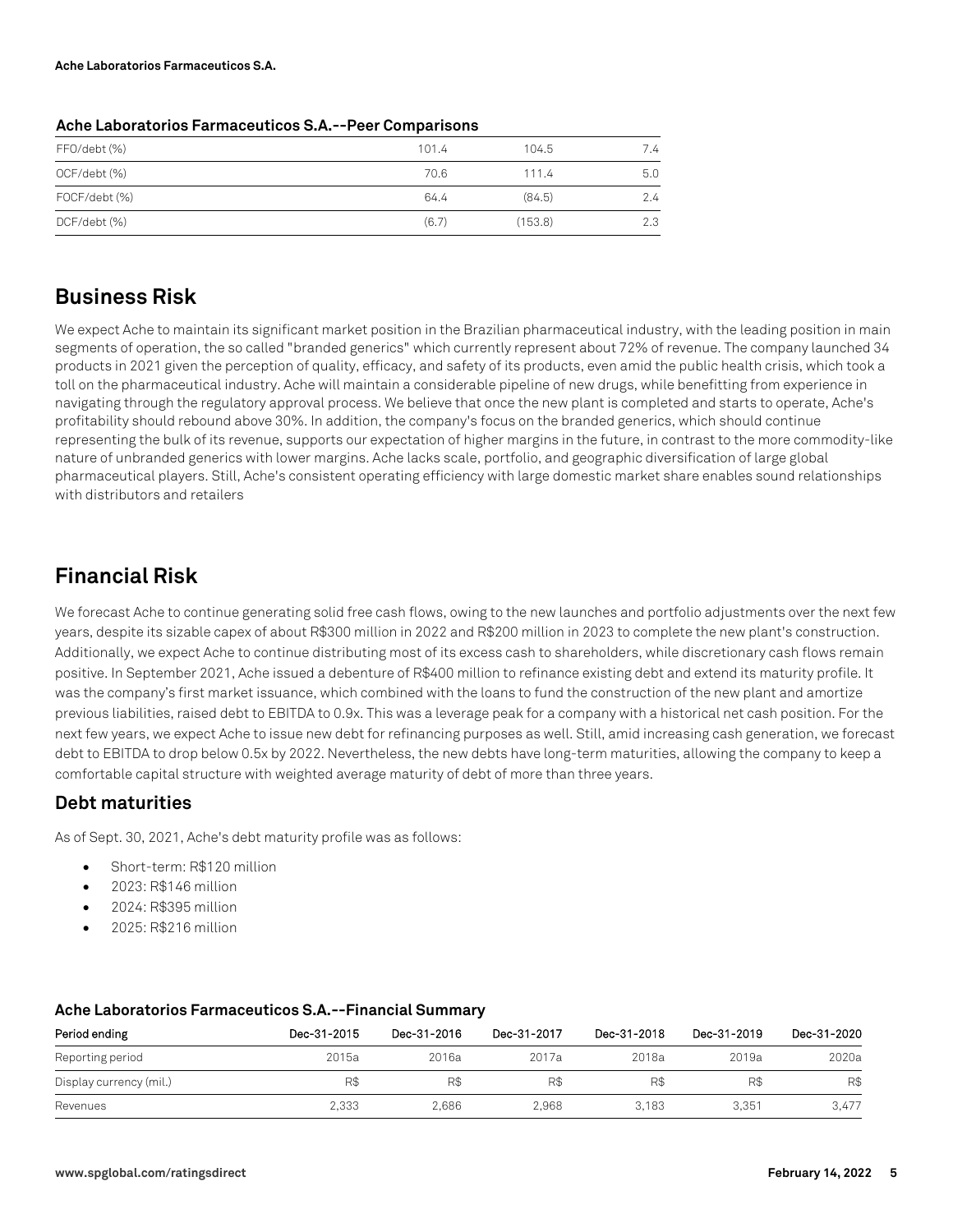#### **Ache Laboratorios Farmaceuticos S.A.--Financial Summary**

| <b>EBITDA</b>                   | 670                 | 811     | 871             | 934    | 968   | 957   |
|---------------------------------|---------------------|---------|-----------------|--------|-------|-------|
| Funds from operations (FFO)     | 477                 | 599     | 647             | 644    | 741   | 734   |
| Interest expense                | 13                  | 15      | 16              | 16     | 25    | 65    |
| Cash interest paid              | 12                  | 11      | 13              | 11     | 22    | 25    |
| Operating cash flow (OCF)       | 370                 | 480     | 695             | 562    | 686   | 511   |
| Capital expenditure             | 146                 | 108     | 99              | 129    | 187   | 45    |
| Free operating cash flow (FOCF) | 224                 | 372     | 595             | 433    | 499   | 466   |
| Discretionary cash flow (DCF)   | (74)                | (80)    | 45              | (31)   | 15    | (49)  |
| Cash and short-term investments | 229                 | 134     | 169             | 245    | 145   | 284   |
| Gross available cash            | 229                 | 134     | 169             | 245    | 145   | 284   |
| Debt                            | $\mathsf{O}\xspace$ | 38      | $6\phantom{1}6$ | 138    | 501   | 724   |
| Common equity                   | 1,355               | 1,456   | 1,525           | 1,558  | 1,697 | 1,831 |
| Adjusted ratios                 |                     |         |                 |        |       |       |
| EBITDA margin (%)               | 28.7                | 30.2    | 29.4            | 29.4   | 28.9  | 27.5  |
| Return on capital (%)           | 53.5                | 54.7    | 54.9            | 54.0   | 44.8  | 35.2  |
| EBITDA interest coverage (x)    | 52.6                | 55.1    | 53.3            | 57.8   | 38.5  | 14.6  |
| FFO cash interest coverage (x)  | 39.4                | 56.9    | 51.8            | 59.2   | 34.6  | 30.2  |
| Debt/EBITDA (x)                 | 0.0                 | 0.0     | 0.0             | 0.1    | 0.5   | 0.8   |
| FFO/debt (%)                    | <b>NM</b>           | 1,562.1 | 11,396.9        | 467.8  | 147.8 | 101.4 |
| OCF/debt (%)                    | <b>NM</b>           | 1,250.5 | 12,240.9        | 408.5  | 136.8 | 70.6  |
| FOCF/debt (%)                   | NM.                 | 969.5   | 10,492.1        | 314.7  | 99.5  | 64.4  |
| DCF/debt (%)                    | <b>NM</b>           | (209.1) | 796.1           | (22.3) | 2.9   | (6.7) |

#### **Reconciliation Of Ache Laboratorios Farmaceuticos S.A. Reported Amounts With S&P Global Adjusted Amounts (Mil. R\$)**

|                                              |                          |                          |                          |                          |                          |                          | <b>S&amp;PGR</b>          |                          |                          |                        |
|----------------------------------------------|--------------------------|--------------------------|--------------------------|--------------------------|--------------------------|--------------------------|---------------------------|--------------------------|--------------------------|------------------------|
|                                              | Debt                     | Shareholder<br>equity    | Revenue                  | <b>EBITDA</b>            | Operating<br>income      | Interest<br>expense      | adjusted<br><b>EBITDA</b> | Operating<br>cash flow   | <b>Dividends</b>         | Capital<br>expenditure |
| Financial year                               | Dec-31-2020              |                          |                          |                          |                          |                          |                           |                          |                          |                        |
| Company<br>reported<br>amounts               | 897                      | 1,831                    | 3,477                    | 1,033                    | 897                      | 65                       | 957                       | 511                      | 515                      | 45                     |
| Cash taxes paid                              | $\overline{\phantom{a}}$ | $\overline{\phantom{a}}$ | $\sim$                   | $\overline{\phantom{a}}$ | -                        | $\overline{\phantom{a}}$ | (198)                     | $\overline{\phantom{a}}$ | $\overline{\phantom{a}}$ | ۰                      |
| Cash interest<br>paid                        | ٠                        | $\sim$                   | $\sim$                   | $\overline{\phantom{a}}$ | $\overline{\phantom{0}}$ | $\overline{\phantom{a}}$ | (25)                      | $\sim$                   | $\equiv$                 | ۰                      |
| Lease liabilities                            | 111                      | $\overline{\phantom{a}}$ | $\overline{\phantom{a}}$ | $\overline{\phantom{a}}$ | -                        | ٠                        |                           |                          |                          |                        |
| Accessible cash<br>and liquid<br>investments | (284)                    | $\overline{\phantom{a}}$ | $\overline{\phantom{a}}$ | $\overline{\phantom{a}}$ | $\overline{\phantom{a}}$ | ٠                        |                           |                          |                          |                        |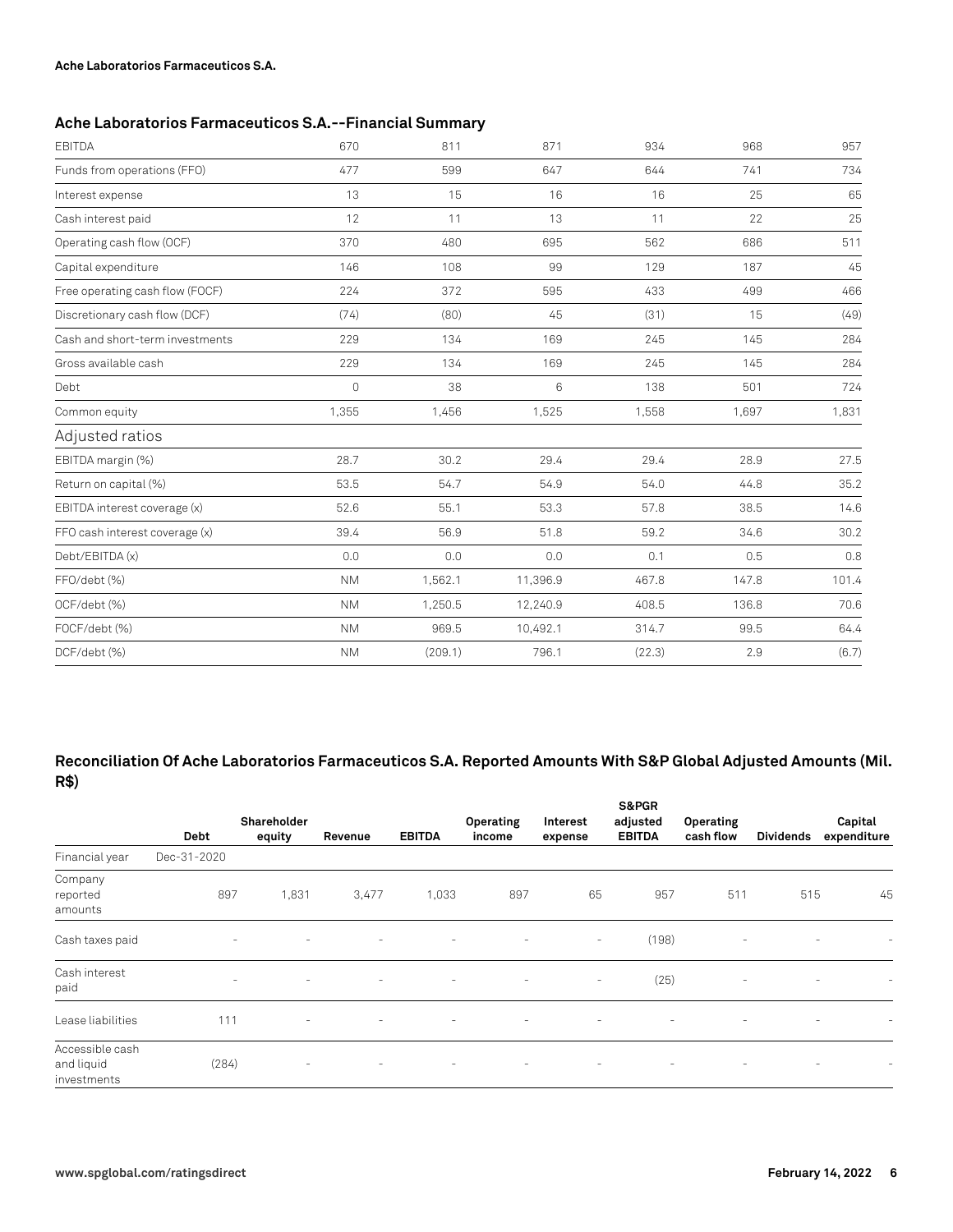|                                                    | <b>Debt</b>              | Shareholder<br>equity    | Revenue | <b>EBITDA</b> | Operating<br>income | Interest<br>expense | S&PGR<br>adjusted<br><b>EBITDA</b>     | Operating<br>cash flow | <b>Dividends</b> | Capital<br>expenditure |
|----------------------------------------------------|--------------------------|--------------------------|---------|---------------|---------------------|---------------------|----------------------------------------|------------------------|------------------|------------------------|
| Nonoperating<br>income<br>(expense)                |                          |                          |         |               | 16                  |                     |                                        |                        |                  |                        |
| EBITDA -<br>Gain/(loss)<br>on disposals<br>of PP&E |                          |                          | ٠       | (15)          | (15)                |                     |                                        |                        |                  |                        |
| EBITDA: other                                      | $\overline{\phantom{a}}$ | $\overline{\phantom{a}}$ | ٠       | (60)          | (60)                |                     | ۰                                      |                        |                  |                        |
| Working capital:<br>other                          | ٠                        |                          |         |               |                     |                     |                                        | 11                     |                  | ۰                      |
| OCF: other                                         | -                        |                          |         |               |                     |                     | $\sim$                                 | (11)                   |                  | ۰                      |
| Total adjustments                                  | (173)                    | $\circ$                  | 0       | (75)          | (59)                |                     | $\circ$<br>(224)                       | $\circ$                |                  | $\circ$<br>0           |
| <b>S&amp;P Global</b><br>Ratings adjusted          | Debt                     | Equity                   | Revenue | <b>EBITDA</b> | <b>EBIT</b>         | Interest<br>expense | <b>Funds from</b><br><b>Operations</b> | Operating<br>cash flow | <b>Dividends</b> | Capital<br>expenditure |
|                                                    | 724                      | 1,831                    | 3,477   | 957           | 838                 | 65                  | 734                                    | 511                    | 515              | 45                     |

**Reconciliation Of Ache Laboratorios Farmaceuticos S.A. Reported Amounts With S&P Global Adjusted Amounts (Mil. R\$)**

## **Liquidity**

Ache's liquidity remains adequate, in our view, with sources of liquidity to exceed uses by more than 1.2x for the next 12 months. While we expect the company to maintain high dividend payouts due to strong cash flows, they're discretionary and Ache can reduce them if needed in order to support its considerable capex in the next two years. We assume Ache could reduce the dividend payout ratio to about 25% to maintain adequate liquidity. We don't assess Ache as a frequent debt issuer in credit markets, but it has sound relationship with banks (mainly public lenders) and generally prudent financial risk management, ensuring a consistently comfortable liquidity position. In addition, we believe Ache can absorb high-impact and low-probability events without refinancing, given its ability to adjust capex and dividends.

| <b>Principal liquidity sources</b>                               | <b>Principal liquidity uses</b>                                       |  |  |
|------------------------------------------------------------------|-----------------------------------------------------------------------|--|--|
| Cash position of R\$140 million as of Sept. 30, 2021;            | Short-term debt maturities of R\$120 million as of Sept. 30,<br>2021: |  |  |
| Undrawn bank lines of R\$300 million; and                        |                                                                       |  |  |
| Projected funds from operation (FFO) of about R\$1100 million in | Projected working capital outflows of about R\$60                     |  |  |
| 2021.                                                            | million in 2022;                                                      |  |  |
|                                                                  | Capex of about R\$240 million in 2022;                                |  |  |
|                                                                  | Dividend payments of about R\$570 million in 2022.                    |  |  |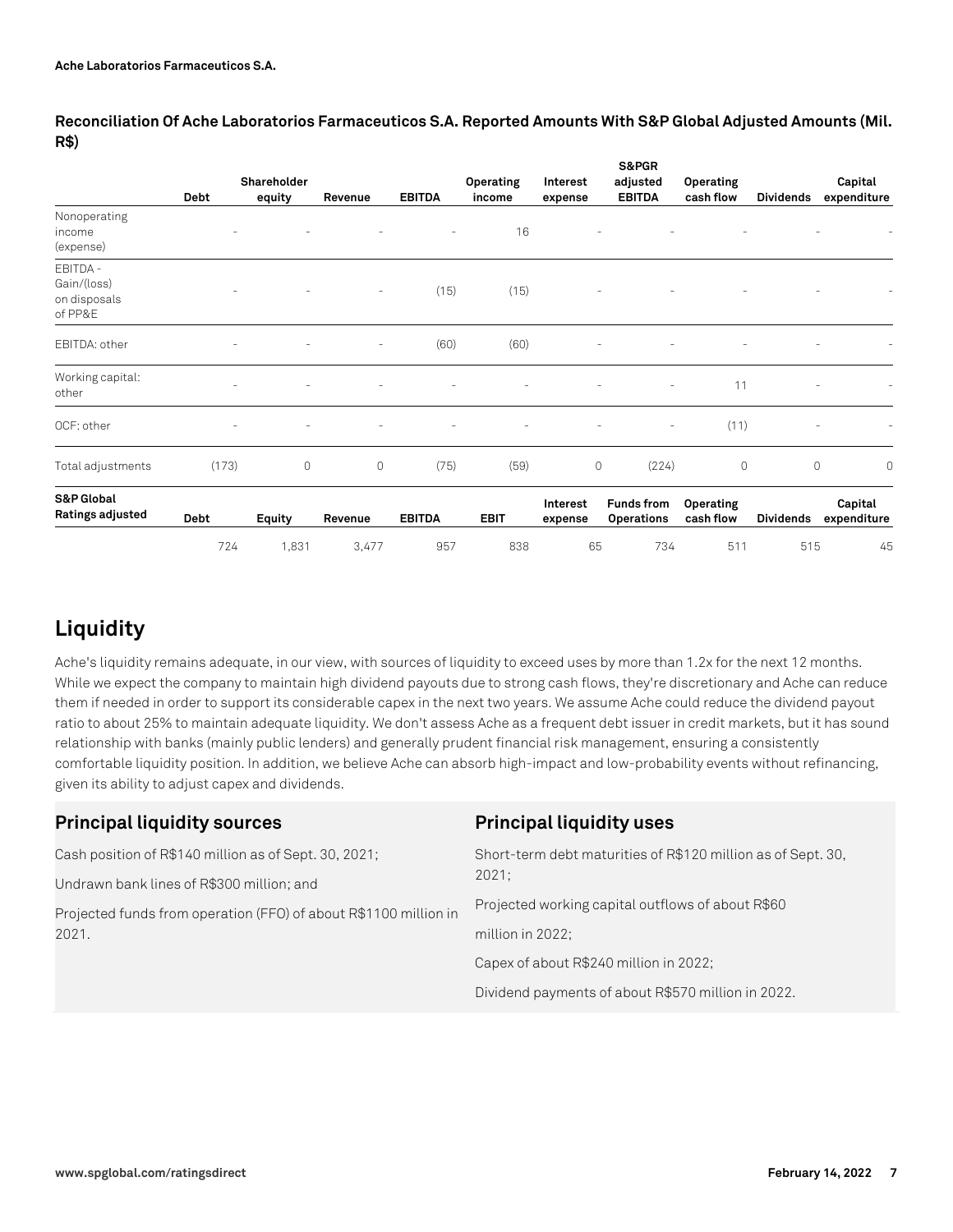## **Covenant Analysis**

## **Compliance expectations**

We expect the company to maintain more than a 15% cushion on its financial covenants.

## **Requirements**

Ache's covenants require it to keep net debt to EBITDA at maximum of 3x, total liabilities to total assets of a maximum of 75% (only for BNDES's loans), and an EBITDA margin above 18%.

## **Environmental, Social, And Governance**

ESG factors have no material influence on our credit rating analysis of Ache.

## **Rating Above The Sovereign**

The global scale rating on Ache is currently two notches above the 'BB-' long-term sovereign foreign currency rating on Brazil because, in our view, there's a considerable likelihood that the company wouldn't default in a hypothetical scenario of sovereign default due to its comfortable liquidity position, very few short-term debt maturities, and flexibility to reduce dividends and capex. We consider domestic pharmaceutical entities to be moderately sensitive to Brazil's economy, given the industry's resilience. These factors allow us to rate Ache above the sovereign, but we cap the rating at the 'BB+' T&C assessment on the country, because Ache mainly operates in the domestic market. In a simulated sovereign default scenario, we would expect to see:

- Consolidated net revenue to drop following the 10% contraction in Brazil's GDP, because we expect challenging macroeconomic conditions to reduce volumes sold but no changes in prices.
- Inflation rate would be higher than the double in our base-case scenario, in line with our criteria that assumes "a double of inflation, subject to a minimum of at least the historical peak in inflation rates for that country over a relevant time horizon", which was 12.5% in 2002.
- Inflation would increase COGS and SG&A, resulting in EBITDA in the next 12 months that's 25% lower than in our base-case scenario, somewhat more conservative than the 'ratings above the sovereign' criteria guidance of 15%-20% EBITDA decline for 'moderate sensitivity' industries.
- Doubling the basic interest rate would increase interest expenses, because about 40% of debt is linked to variable interest rate, reducing FFO.
- According to the management, Ache would reduce capex to the minimum of R\$70 million for operations maintenance. It would also postpone the capex for the construction of the new plant, as it wouldn't have significant impact on operations, because the products to be manufactured at that facility are currently produced by third parties.
- We assume no dividend payment during the year of default, as according to management it could be postponed in moments of liquidity pressures.
- We assume 10% haircut to the company's bank deposits and 70% of haircut to remaining cash position, which is mainly short-term securities (certificate of deposits from domestic banks).

Even in this hypothetical scenario, the company's cash sources would be sufficient to cover its short-term needs, given its smooth debt amortization profile.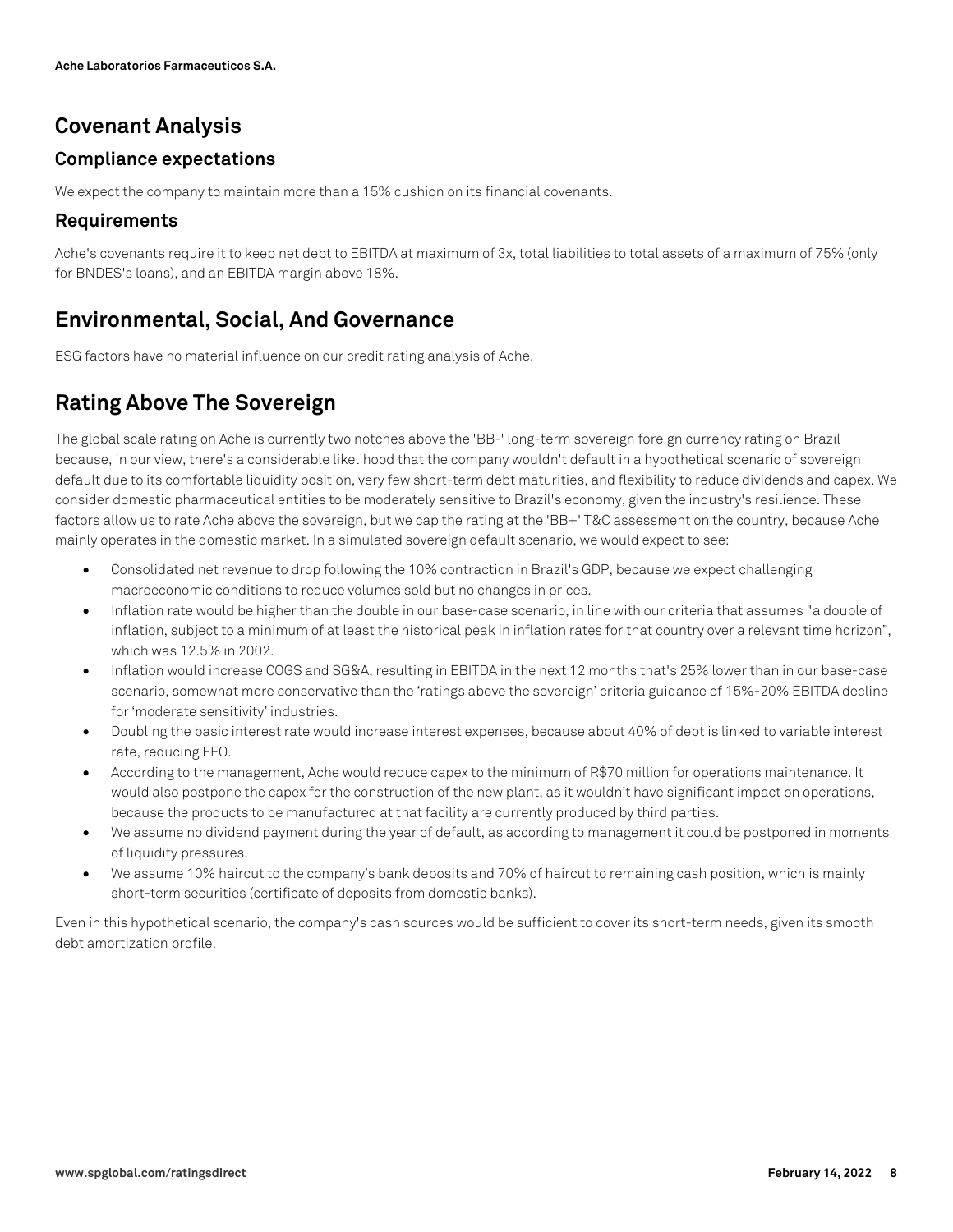#### **Rating Component Scores**

| Foreign currency issuer credit rating | BB+/Stable/--        |
|---------------------------------------|----------------------|
| Local currency issuer credit rating   | BB+/Stable/--        |
| <b>Business risk</b>                  | Fair                 |
| Country risk                          | Moderately High      |
| Industry risk                         | l ow                 |
| Competitive position                  | Fair                 |
| <b>Financial risk</b>                 | Minimal              |
| Cash flow/leverage                    | Minimal              |
| Anchor                                | hhh-                 |
| Diversification/portfolio effect      | Neutral (no impact)  |
| Capital structure                     | Neutral (no impact)  |
| Financial policy                      | Neutral (no impact)  |
| Liquidity                             | Adequate (no impact) |
| Management and governance             | Fair (no impact)     |
| Comparable rating analysis            | Neutral (no impact)  |
| Stand-alone credit profile            | bbb-                 |

## **Related Criteria**

- General Criteria: Group Rating Methodology, July 1, 2019
- Criteria | Corporates | General: Corporate Methodology: Ratios And Adjustments, April 1, 2019
- General Criteria: Methodology For National And Regional Scale Credit Ratings, June 25, 2018
- General Criteria: Methodology For Linking Long-Term And Short-Term Ratings, April 7, 2017
- General Criteria: Rating Government-Related Entities: Methodology And Assumptions, March 25, 2015
- Criteria | Corporates | General: Methodology And Assumptions: Liquidity Descriptors For Global Corporate Issuers, Dec. 16, 2014
- General Criteria: Ratings Above The Sovereign--Corporate And Government Ratings: Methodology And Assumptions, Nov. 19, 2013
- Criteria | Corporates | General: Corporate Methodology, Nov. 19, 2013
- General Criteria: Methodology: Industry Risk, Nov. 19, 2013
- General Criteria: Country Risk Assessment Methodology And Assumptions, Nov. 19, 2013
- General Criteria: Methodology: Management And Governance Credit Factors For Corporate Entities, Nov. 13, 2012
- General Criteria: Use Of CreditWatch And Outlooks, Sept. 14, 2009

#### **Ratings Detail (as of February 14, 2022)\***

#### **Ache Laboratorios Farmaceuticos S.A.**

Issuer Credit Rating BB+/Stable/--

*Brazil National Scale* brAAA/Stable/--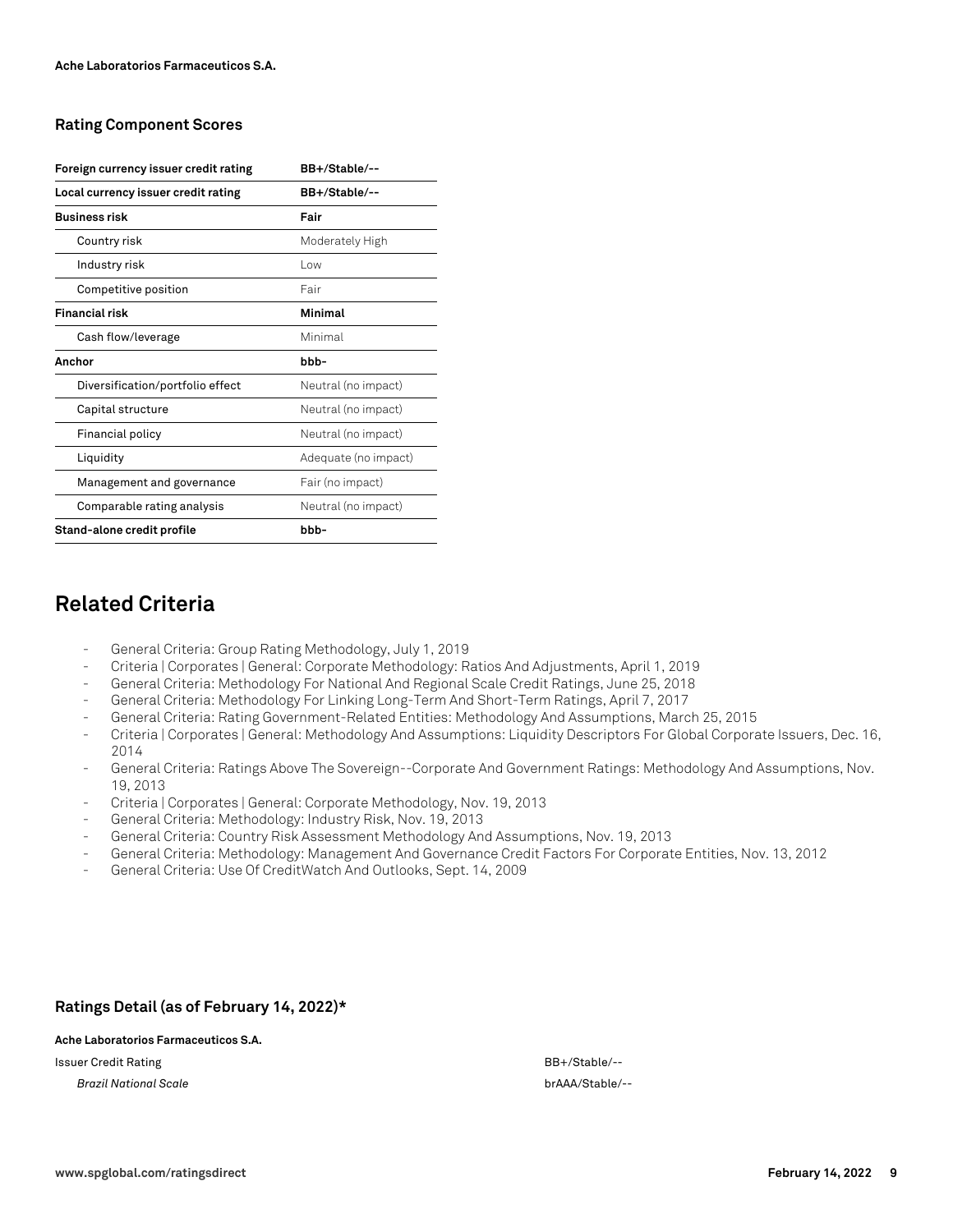#### **Ratings Detail (as of February 14, 2022)\***

#### **Issuer Credit Ratings History**

| 07-Apr-2020 |                              | BB+/Stable/--      |
|-------------|------------------------------|--------------------|
| 12-Dec-2019 |                              | BB+/Positive/--    |
| 12-Jan-2018 |                              | BB+/Stable/--      |
| 16-Aug-2017 |                              | BBB-/Negative/--   |
| 23-May-2017 |                              | BBB-/Watch Neg/--  |
| 16-Aug-2017 | <b>Brazil National Scale</b> | brAAA/Stable/--    |
| 23-May-2017 |                              | brAAA/Watch Neg/-- |
| 17-Feb-2016 |                              | brAAA/Negative/--  |

\*Unless otherwise noted, all ratings in this report are global scale ratings. S&P Global Ratings credit ratings on the global scale are comparable across countries. S&P Global Ratings credit ratings on a national scale are relative to obligors or obligations within that specific country. Issue and debt ratings could include debt guaranteed by another entity, and rated debt that an entity guarantees.